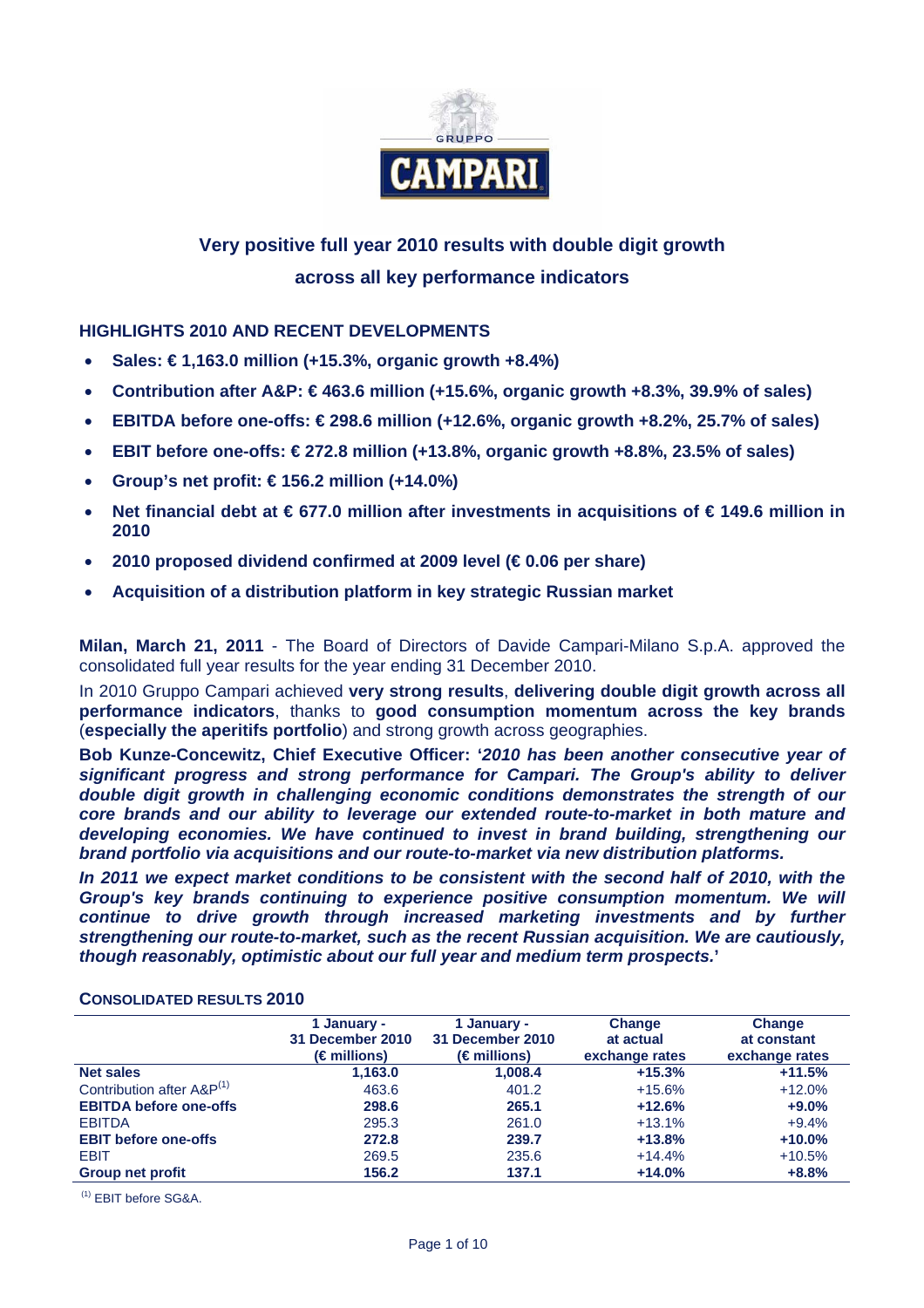In 2010 Group sales totalled **€ 1,163.0 million** (**+15.3%**, **+8.4% organic growth**, **+3.8% exchange rate effect** and **+3.1% perimeter effect,** the latter mainly due to the acquisition of Wild Turkey and Frangelico, Carolans and Irish Mist).

**Gross margin** increased to **€ 666.8 million**, up 16.4%, or 57.3% of sales, mainly thanks to a **favourable sales mix** driven by **spirits' double-digit growth**.

**Advertising and promotion (A&P)** was up by +18.4% to **€ 203.2 million**, or 17.5% of sales.

**Contribution after A&P** (gross margin after A&P) was up by 15.6% to **€ 463.6 million** (**+8.3% organic growth**), or 39.9% of sales.

**EBITDA before one-offs** was up by 12.6% to **€ 298.6 million** (**+8.2% organic growth**), or 25.7% of sales.

**EBITDA** reached **€ 295.3 million**, an increase of 13.1%.

**EBIT before one-offs** rose by 13.8% to **€ 272.8 million** (**+8.8% organic growth**), or 23.5% of sales.

**EBIT** reached **€ 269.5 million**, an increase of 14.4%.

**Profit before tax and minority interests** reached € 232.9 million (+17.5%; +13.0% at constant exchange rates).

As of 31 December 2010, **net financial debt** stood at **€ 677.0 million** (€ 630.8 million as of 31 December 2009). In 2010 the Group finalized investments in acquisitions for an overall amount of € 149.6 million, including the acquisition of Frangelico, Carolans and Irish Mist brands from William Grant&Sons, completed as already announced, on October 1, 2010 for a total consideration of € 128.5 million.

## **CONSOLIDATED SALES OF 2010**

Sales of **spirits** (75.4% of total sales, up from 73.3% in 2009) grew +18.5%, the combined result of **organic growth of +9.8**%, a **positive perimeter effect of +4.0%** and a **positive exchange rate effect of +4.7%**.

**Campari** brand sales **increased by +8.4%** at constant exchange rates (**+12.3%** at actual exchange rates), thanks to its positive performances in key markets, in particular Italy, Germany and Brazil. **SKYY** sales **grew by +2.8%** at constant exchange rates (**+8.2%** at actual exchange rates), driven by a slight increase in the US, where the category was affected by strong price competition, and solid growth in key international markets. **Aperol confirmed its very strong momentum** (**+35.7%** at constant exchange rates) in Italy and in international markets (particularly Germany and Austria). The **Brazilian brands** posted a sales **growth of +22.0%** at constant exchange (**+44.7%** at actual exchange), thanks to the successful execution of the new commercial policy and a favourable comparison base versus 2009. In 2010 a positive performance was recorded by **Cabo Wabo** (**+29.4%** at constant exchange), **GlenGrant** (**+8.8%** at constant exchange rates), **Cynar** (**+1.2%** at constant exchange rates) and **Ouzo 12** (**+0.8%** at constant exchange rates). **Campari Soda** registered a decrease of **-2.0%** in 2010.

**Wines**, which accounted for 15.0% of total sales, **increased +13.0%**, due to the combination of a good **organic performance of +9.9%,** a **perimeter effect of +1.0%** and an **exchange rate effect of +2.1%**. The **Cinzano** brand registered **strong results: Cinzano sparkling wines** sales increased by **+10.5%** (**+9.9%** at constant exchange rates), thanks to a positive **performance in its key markets**, **Italy and Germany**, and a **strong recovery in Russia**; the **growth of +16.7% in Cinzano vermouths** (**+14.2%** at constant exchange rates) was also driven by **a recovery in the key Russian market**, in addition to the **good performance in the Italian, German and Argentine markets**. **Sella&Mosca** sales increased by **+6.0%**, mainly driven by export sales, while **Riccadonna** suffered a temporary slow-down solely due to its transition to the newly established distribution platform in the key Australian market.

**Soft drinks** (8.5% of total sales) recorded **a negative variation of -1.8**%. The positive results achieved in the fourth quarter (+3.3%) partly offset the decline registered in the first nine months. In particular, **Crodino** sales were slightly down (**-0.9%** in 2010) suffering from weakness in the day bars channel.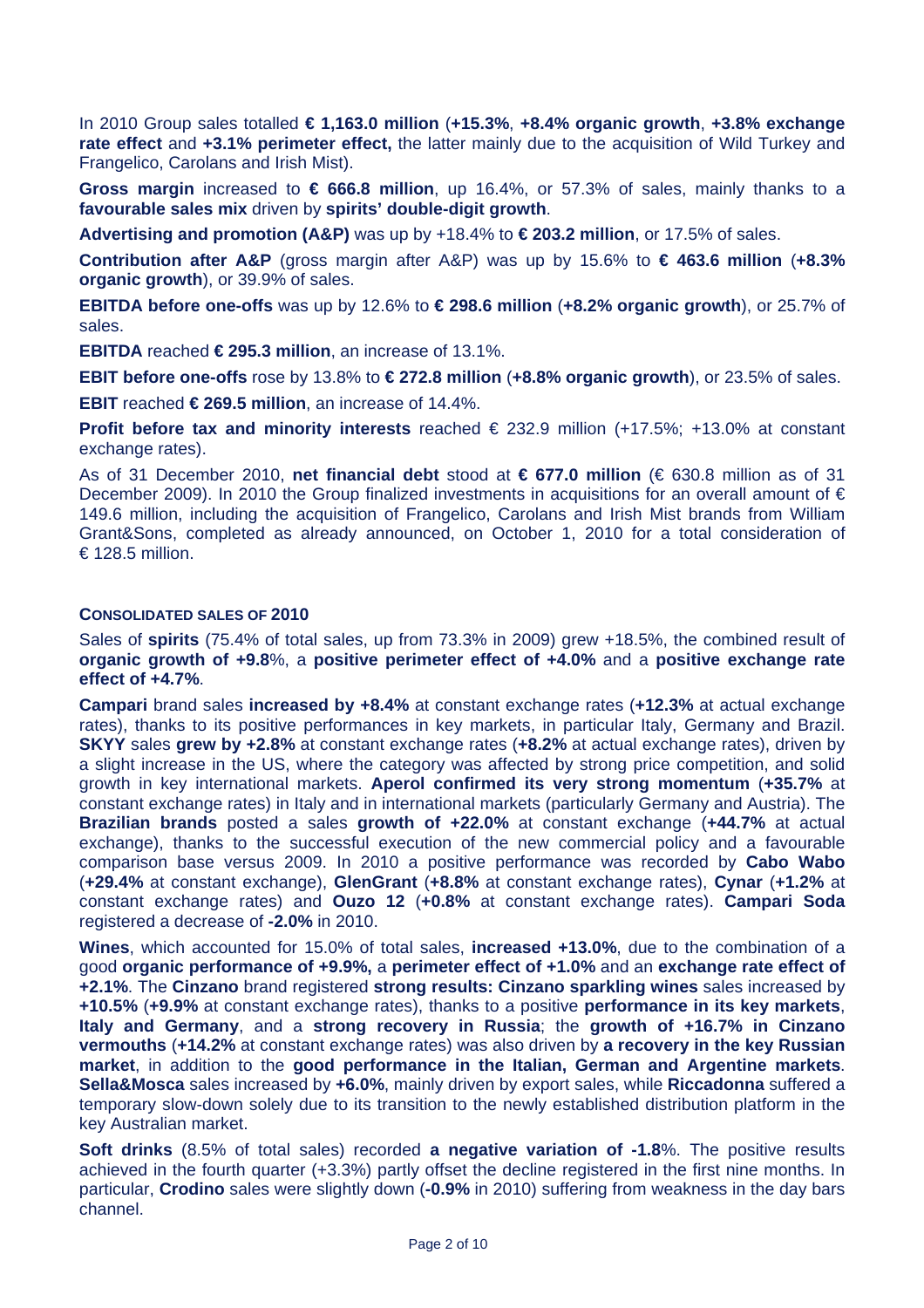Looking at sales **by region** in 2010, sales in the **Italian market** (34.2% of total Group sales, down from 38.5% in 2009) recorded an **increase of +2.4%**, thanks to **organic growth (+3.3%)**, partly offset by a **negative perimeter effect of -0.9%**.

Sales in the **rest of Europe** (23.8% of consolidated sales) **increased by a very strong +19.5%**, thanks to **positive trading both in Western and Eastern European markets**. These results were driven by **positive organic growth of +16.9%**, a positive perimeter effect of **+1.7%** and a positive exchange rate effect of **+0.9%**. Notably **strong results were driven by Germany (+23.6%)**, thanks to the **positive momentum across the entire portfolio** and an **extraordinary performance of Aperol** and of **Russia (+53.5%)** thanks to a **rebound of consumption**.

The **Americas** (34.8% of total sales) posted **overall growth of +24.6%**, driven by an **organic increase of +9.6%**, a **positive exchange rate effect (+8.7%)** and a **positive perimeter effect (+6.3%)**, the latter due to the Wild Turkey acquisition and the newly acquired Frangelico, Carolans and Irish Mist. In the Americas, the **US market** registered an **organic increase of +2.1%**, a **positive perimeter effect of +6.9%** and a **positive exchange rate effect of +4.8%**. In **Brazil, organic sales grew by 23.4%,** thanks to a return to normal trading. Performance in Brazil was also positively affected by a **perimeter effect of +2.6%** and a **significant exchange rate effect (+23.0%)**.

Sales in the **rest of the world** (including duty free), which accounted for 7.2% of total sales, grew by **+31.7%** overall, due to a positive **perimeter effect of +15.7%,** a positive **exchange rate effect of +12.4%** and a **positive organic change of 3.6%**, driven by a strong sales recovery in the fourth quarter (+87.5%), following the transition to the newly established distribution platform in the key Australian market.

#### **CONCLUSION AND OUTLOOK 2011**

In 2010 Gruppo Campari achieved **very strong results**, delivering **double digit growth across all performance indicators**, thanks to **good consumption momentum across the key brands**  (**especially the aperitifs portfolio**) and the **benefits of our route-to-market's further strengthening**.

**Looking forward to 2011, favourable business conditions characterising the second half of 2010 are expected to continue in 2011**. In terms of risks the Group expects **continuing competitive pressure in US vodka market**, **risk of rising input costs**, especially in the second half of 2011, **currency fluctuations**, particularly in the US Dollar, and the **impact of natural catastrophes** on trading in Asia Pacific. In terms of opportunities the Group expects **positive consumption momentum across key Group's brands to continue**, and in particular a persisting **strong expansion of Aperol in both domestic and international markets**. Moreover, **marketing innovation** is expected to hit markets in the second and third quarters of 2011. Growth is expected to be driven by continued **positive impetus from stronger A&P** and **enhanced route-to-market** (in particular **Australia**). Overall the Group is **cautiously, though reasonably, optimistic about the full year prospects**.

### **OTHER RESOLUTIONS**

**Dividend**. The Board of Directors has voted to propose to the Shareholders' meeting a **full year dividend per share of € 0.06 (unchanged versus last year's dividend).** The dividend will be paid on 26 May 2011 (after the execution of the bonus capital increase) with the prior detachment of coupon no. 8 on 23 May 2011.

**Own shares**. The Board of Directors has approved a resolution to be presented to the Shareholders' meeting authorising the purchase and/or sale of own shares, mainly to be used to service the stock option plans. The authorisation concerns the purchase and/or sale of shares, which, including existing own shares, shall not exceed a maximum of 10% of the share capital. The authorisation will remain valid until 30 June 2012. The unit price for the purchase and/or sale of own shares will not differ by more than 25% (whether upwards or downwards) from the weighted average price in the three stock market trading sessions prior to each transaction.

**Stock options**. The Board of Directors has approved a resolution to be presented to the Shareholders' meeting approving a stock option plan pursuant to Art. 114-bis of the Consolidated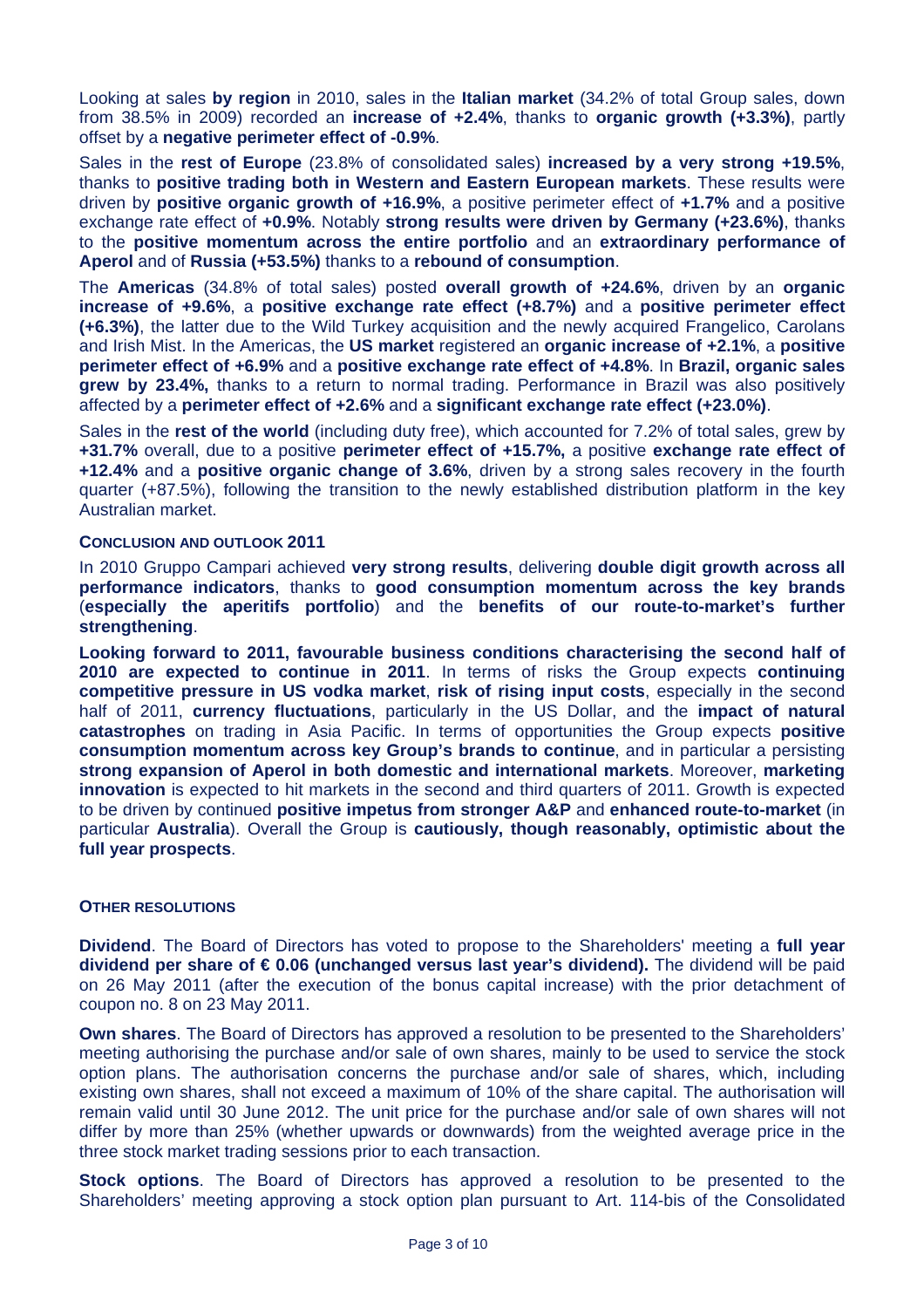Law on Financial Intermediation and in accordance with the stock option master plan approved by the Board of Directors of 18 March 2009 and by the Shareholders' meeting of 30 April 2009 that does not concern the company's directors. The company will in due course and pursuant to applicable law (article 84-bis, Consob Regulation no. 11971/99) disclose an information document regarding the new stock option plan.

### **EVENTS TAKING PLACE AFTER THE END OF 2010**

It should be noted that on March 1, 2011 the **acquisition of a 80% stake in Vasco CIS (a spirits and wines importation and distribution company based in Moscow) was completed for € 6.4 million**. A **put/call option on the residual 20% stake** is to be exercised in 2012 for an estimated value of **€ 1.8 million**. Vasco is a **well established player in the Russian Federation** and will form the **foundation of the Group's commercial platform in that highly strategic market**. The transition of the Group's Brands from the current distributors to Vasco CIS will start in July 2011 and will be completed by January 2012.

*The Executive responsible for preparing Davide Campari-Milano S.p.A.'s financial reports, Paolo Marchesini, certifies - pursuant to article 154 bis, paragraph 2 of the Legislative Decree 58/1998 that the accounting disclosures in this statement correspond to the accounting documents, ledgers and entries.* 

*The consolidated results and the draft financial statements of Davide Campari-Milano S.p.A. as of 31 December 2010 are currently under audit, to date not yet completed.* 

### *ANALYST CONFERENCE CALL*

At **1:00 pm (CET) today, Monday, March 21, 2011**, Campari's management will hold a conference call to present the Group's 2010 results to analysts and investors. To participate, please dial one of the following numbers:

• **from Italy: 02 8058 811 from abroad: +44 1212 818003**

The **presentation slides** can be downloaded before the conference call from the main investor relations page on Gruppo Campari's website, at

http://www.camparigroup.com/en/investors/home.jsp

A **recording of the conference call** will be available from Tuesday, March 22 until Monday, March 28, 2011.

To listen to it, please call the following number:

- **from Italy: 02 72495**
- **from abroad: +44 1212 818005**

(access code: **765#**).

**\* \* \*** 

### *MEDIA CONFERENCE CALL*

At **2:30 pm (CET) today, Monday, March 21, 2011**, Bob Kunze-Concewitz, Gruppo Campari's CEO, will hold a conference call in English to present the Group's 2010 results to the media. To participate, please dial one of the following numbers:

- **from Italy: 02 8058 811**
- **from abroad: +44 1212 818003**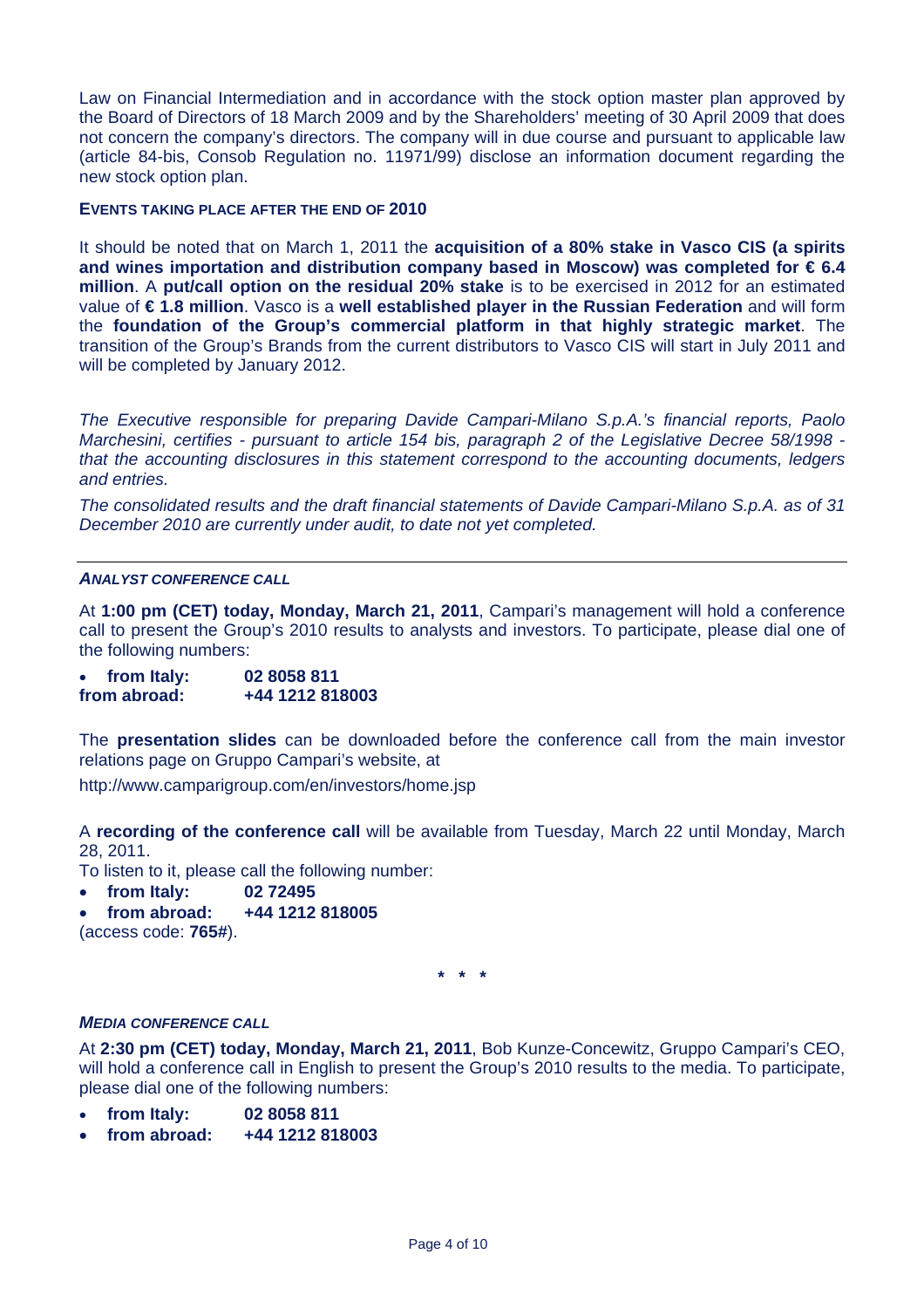### **FOR FURTHER INFORMATION**

<u>Investor enquiries:</u> The Contract of Chiara Garavini Chiara Garavini Chiara Garavini Chiara Garavini Chiara Bressani<br>Chiara Garavini Chiara Garavini Chiara Garavini Chiara Garavini Chiara Garavini Chiara Garavini Chiara G Tel.: +39 02 6225 330 Tel.: +39 02 6225 206 Email: chiara.garavini@campari.com www.camparigroup.com Email: chiara.bressani@campari.com

**Chiara Bressani** 

**Alex Balestra** Tel. : +39 02 6225 364 Email: alex.balestra@campari.com

http://www.camparigroup.com/en/investors/home.jsp

http://www.camparigroup.com/en/press\_media/image\_gallery/group\_images.jsp

#### **ABOUT GRUPPO CAMPARI**

Davide Campari-Milano S.p.A., together with its affiliates ('Gruppo Campari'), is a major player in the global beverage sector, trading in over 190 nations around the world with a leading position in the Italian and Brazilian markets and a strong presence in the USA and Continental Europe. The Group has an extensive portfolio that spans three business segments: spirits, wines and soft drinks. In the spirits segment its internationally renowned brands, such as Campari, Carolans, SKYY Vodka and Wild Turkey stand out. It also has leading regional brands including Aperol, Cabo Wabo, Camparisoda, Cynar, Frangelico, Glen Grant, Ouzo 12, X-Rated Fusion Liqueur, Zedda Piras and the local Brazilian brands Dreher, Old Eight and Drury's. Its wine segment boasts the global brand Cinzano, as well as important regional brands including Liebfraumilch, Mondoro, Odessa, Riccadonna, Sella&Mosca and Teruzzi&Puthod. The soft drinks segment comprises the non-alcoholic aperitif Crodino and Lemonsoda as well as its respective line extension dominating the Italian market. The Group employs over 2,200 people. The shares of the parent company, Davide Campari-Milano S.p.A. (Reuters CPRI.MI - Bloomberg CPR IM), are listed on the Italian Stock Exchange. www.camparigroup.com

**- Appendix to follow -**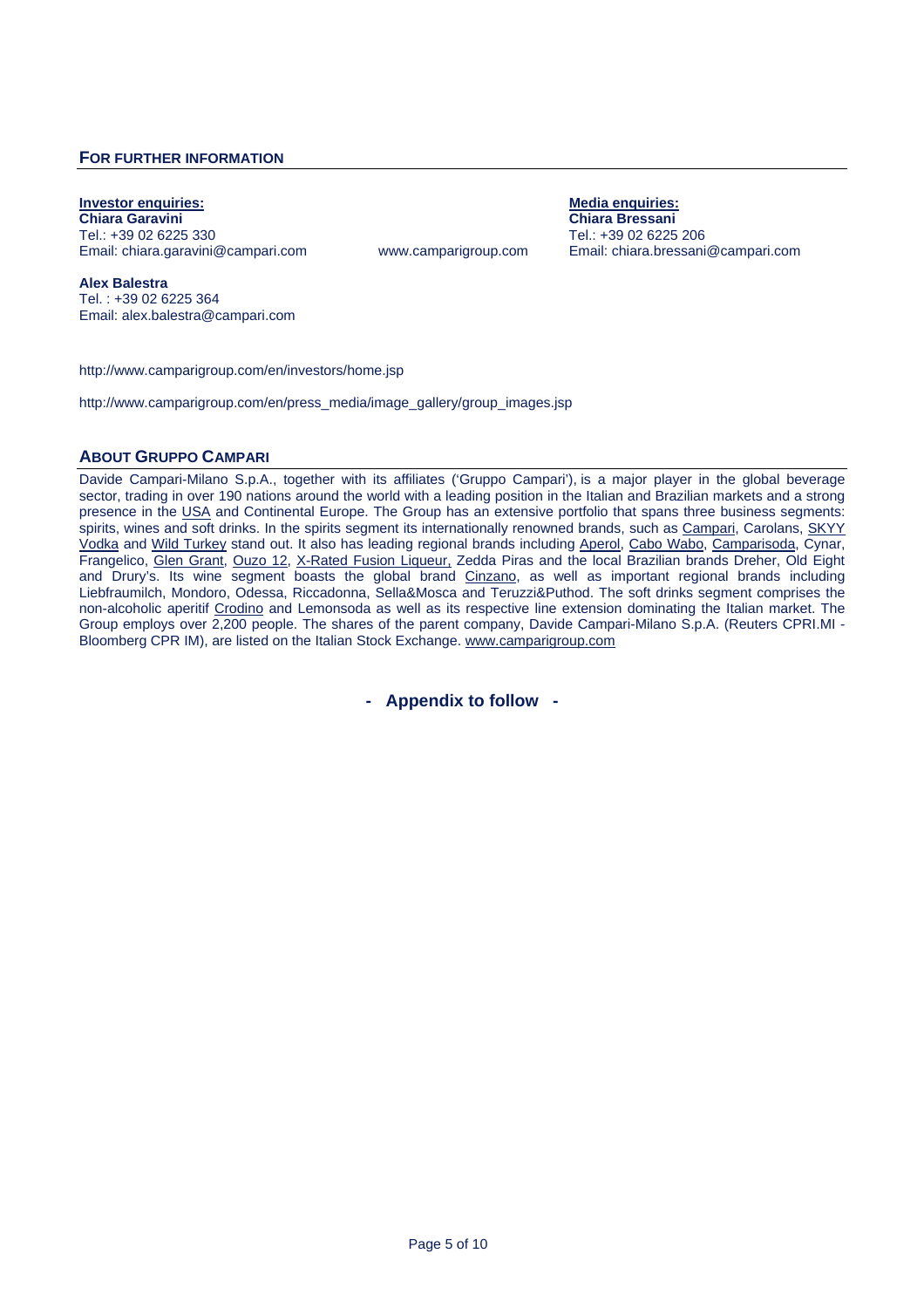## **GRUPPO CAMPARI**

# **Consolidated net revenues by geographic area**

|                                 | 1 January - 31 December 2010 |        | 1 January - 31 December 2009 |        |            |
|---------------------------------|------------------------------|--------|------------------------------|--------|------------|
|                                 | $\epsilon$ million           | $\%$   | $\epsilon$ million           | $\%$   | $%$ change |
| Italy                           | 397.3                        | 34.2%  | 388.1                        | 38.5%  | 2.4%       |
| <b>Rest of Europe</b>           | 276.7                        | 23.8%  | 231.6                        | 23.0%  | 19.5%      |
| Americas                        | 405.3                        | 34.8%  | 325.3                        | 32.3%  | 24.6%      |
| Rest of the world and duty free | 83.7                         | 7.2%   | 63.5                         | 6.3%   | 31.7%      |
| <b>Total</b>                    | 1.163.0                      | 100.0% | 1.008.4                      | 100.0% | 15.3%      |

|                                 |                | <b>Organic</b> | <b>External</b> | <b>Exchange rate</b> |
|---------------------------------|----------------|----------------|-----------------|----------------------|
| <b>Breakdown of % change</b>    | Total % change | <b>Growth</b>  | growth          | effect               |
| Italy                           | 2.4%           | 3.3%           | $-0.9%$         | $0.0\%$              |
| <b>Rest of Europe</b>           | 19.5%          | 16.9%          | 1.7%            | 0.9%                 |
| Americas                        | 24.6%          | 9.6%           | 6.3%            | 8.7%                 |
| Rest of the world and duty free | 31.7%          | 3.6%           | 15.7%           | 12.4%                |
| <b>Total</b>                    | 15.3%          | 8.4%           | 3.1%            | 3.8%                 |

# **Consolidated net revenues by segment**

|                | 1 January - 31 December 2010 |        | 1 January - 31 December 2009 |               |          |  |
|----------------|------------------------------|--------|------------------------------|---------------|----------|--|
|                | $\epsilon$ million           | $\%$   | $\epsilon$ million           | $\frac{0}{0}$ | % change |  |
| <b>Spirits</b> | 876.4                        | 75.4%  | 739.6                        | 73.3%         | 18.5%    |  |
| Wines          | 175.0                        | 15.0%  | 154.9                        | 15.4%         | 13.0%    |  |
| Soft drinks    | 98.5                         | 8.5%   | 100.3                        | 9.9%          | $-1.8%$  |  |
| Other revenues | 13.1                         | 1.1%   | 13.7                         | 1.4%          | $-3.9%$  |  |
| <b>Total</b>   | 1.163.0                      | 100.0% | 1.008.4                      | 100.0%        | 15.3%    |  |

|                       |                | <b>Organic</b> | <b>External</b> | <b>Exchange rate</b> |
|-----------------------|----------------|----------------|-----------------|----------------------|
| Breakdown of % change | Total % change | growth         | growth          | effect               |
| <b>Spirits</b>        | 18.5%          | 9.8%           | 4.0%            | 4.7%                 |
| Wines                 | 13.0%          | 9.9%           | 1.0%            | 2.1%                 |
| Soft drinks           | $-1.8%$        | $-1.9%$        | 0.0%            | 0.1%                 |
| Other revenues        | $-3.9%$        | $-4.8%$        | $-1.9%$         | 2.8%                 |
| <b>Total</b>          | 15.3%          | 8.4%           | 3.1%            | 3.8%                 |

# **Contribution after A&P by segment**

|                       |                    | 1 January - 31 December 2010 |                    | 1 January - 31 December 2009 |                |  |
|-----------------------|--------------------|------------------------------|--------------------|------------------------------|----------------|--|
|                       | $\epsilon$ million | $\%$                         | $\epsilon$ million | $\%$                         | $\%$           |  |
| <b>Spirits</b>        | 375.4              | 81.0%                        | 330.9              | 82.5%                        | 13.4%          |  |
| <b>Wines</b>          | 46.9               | 10.1%                        | 30.8               | 7.7%                         | 52.1%          |  |
| Soft drinks           | 39.1               | 8.4%                         | 37.5               | 9.3%                         | 4.4%           |  |
| Other<br><b>Total</b> | 2.2<br>463.6       | 0.5%<br>100.0%               | 2.0<br>401.2       | 0.5%<br>100.0%               | 12.5%<br>15.6% |  |

| Breakdown of % change | Total % change | <b>Organic</b><br>growth | <b>External</b><br>growth | <b>Exchange rate</b><br>effect |
|-----------------------|----------------|--------------------------|---------------------------|--------------------------------|
| <b>Spirits</b>        | 13.4%          | 5.2%                     | 4.5%                      | 3.7%                           |
| <b>Wines</b>          | 52.1%          | 45.3%                    | 0.6%                      | 6.2%                           |
| Soft drinks           | 4.4%           | 4.4%                     | 0.0%                      | 0.0%                           |
| Other revenues        | 12.5%          | 18.1%                    | $-15.0%$                  | 9.4%                           |
| <b>Total</b>          | 15.6%          | 8.3%                     | 3.7%                      | 3.6%                           |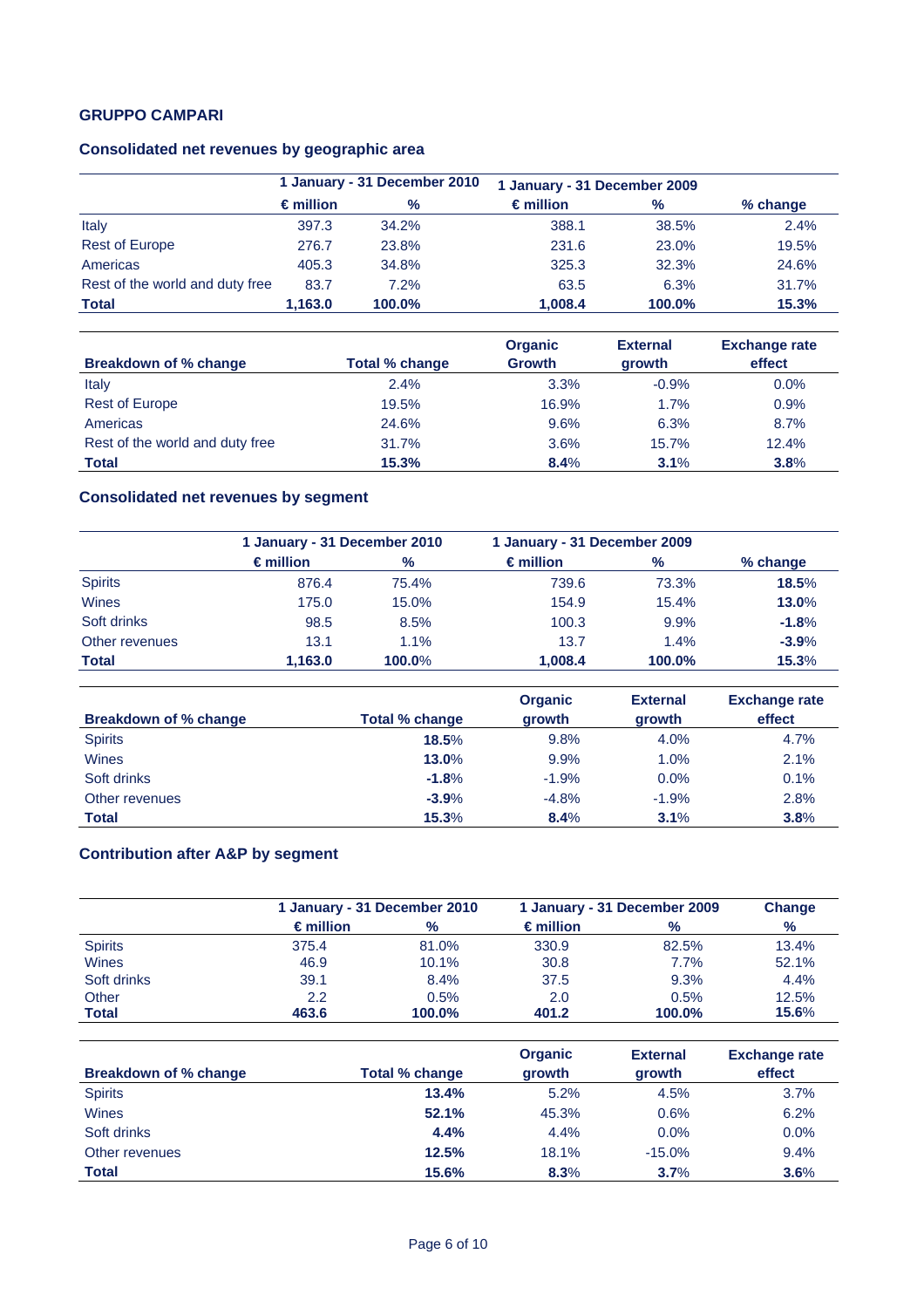## **Consolidated income statement**

|                                         | 1 January - 31 December |          | 1 January - 31 December |          | <b>Change</b> |
|-----------------------------------------|-------------------------|----------|-------------------------|----------|---------------|
|                                         |                         | 2010     |                         | 2009     |               |
|                                         | $\epsilon$ million      | %        | $\epsilon$ million      | %        | %             |
| Net sales $^{(1)}$                      | 1,163.0                 | 100.0%   | 1,008.4                 | 100.0%   | 15.3%         |
| Total cost of goods sold <sup>(2)</sup> | (496.2)                 | $-42.7%$ | (435.6)                 | $-43.2%$ | 13.9%         |
| <b>Gross margin</b>                     | 666.8                   | 57.3%    | 572.8                   | 56.8%    | 16.4%         |
| Advertising and promotion               | (203.2)                 | $-17.5%$ | (171.6)                 | $-17.0%$ | 18.4%         |
| <b>Contribution after A&amp;P</b>       | 463.6                   | 39.9%    | 401.2                   | 39.8%    | 15.6%         |
| $SG&A^{(3)}$                            | (190.8)                 | $-16.4%$ | (161.4)                 | $-16.0%$ | 18.2%         |
| <b>EBIT before one-off's</b>            | 272.8                   | 23.5%    | 239.7                   | 23.8%    | 13.8%         |
| One off's                               | (3.3)                   | $-0.3%$  | (4.1)                   | $-0.4%$  |               |
| <b>Operating profit = EBIT</b>          | 269.5                   | 23.2%    | 235.6                   | 23.4%    | 14.4%         |
| Net financial income (expenses)         | (37.5)                  | $-3.2%$  | (28.9)                  | $-2.9%$  | 29.9%         |
| One off's financial expenses            | 1.9                     | 0.2%     | (7.7)                   | $-0.8%$  |               |
| Income from associates                  | (0.6)                   | $-0.1%$  | (0.8)                   | $-0.1%$  |               |
| Put option costs                        | (0.3)                   | 0.0%     | 0.0                     | 0.0%     |               |
| <b>Profit before taxes</b>              |                         |          |                         |          |               |
| and minority interests                  | 232.9                   | 20.0%    | 198.3                   | 19.7%    | 17.5%         |
| <b>Taxes</b>                            | (76.2)                  | $-6.6%$  | (60.8)                  | $-6.0%$  | 25.4%         |
| <b>Net profit</b>                       | 156.7                   | 13.5%    | 137.5                   | 13.6%    | 14.0%         |
| <b>Minority interests</b>               | (0.5)                   | 0.0%     | (0.4)                   | $-0.0%$  |               |
| <b>Group net profit</b>                 | 156.2                   | 13.4%    | 137.1                   | 13.6%    | 14.0%         |
| Depreciation and amortisation           | (25.8)                  | $-2.2%$  | (25.4)                  | $-2.5%$  | 1.5%          |
| <b>EBITDA before one-off's</b>          | 298.6                   | 25.7%    | 265.1                   | 26.3%    | 12.6%         |
| <b>EBITDA</b>                           | 295.3                   | 25.4%    | 261.0                   | 25.9%    | 13.1%         |

(1) Net of discounts and excise duties.

(2) Includes cost of materials. production and logistics costs.

(3) Includes selling. general and administrative costs.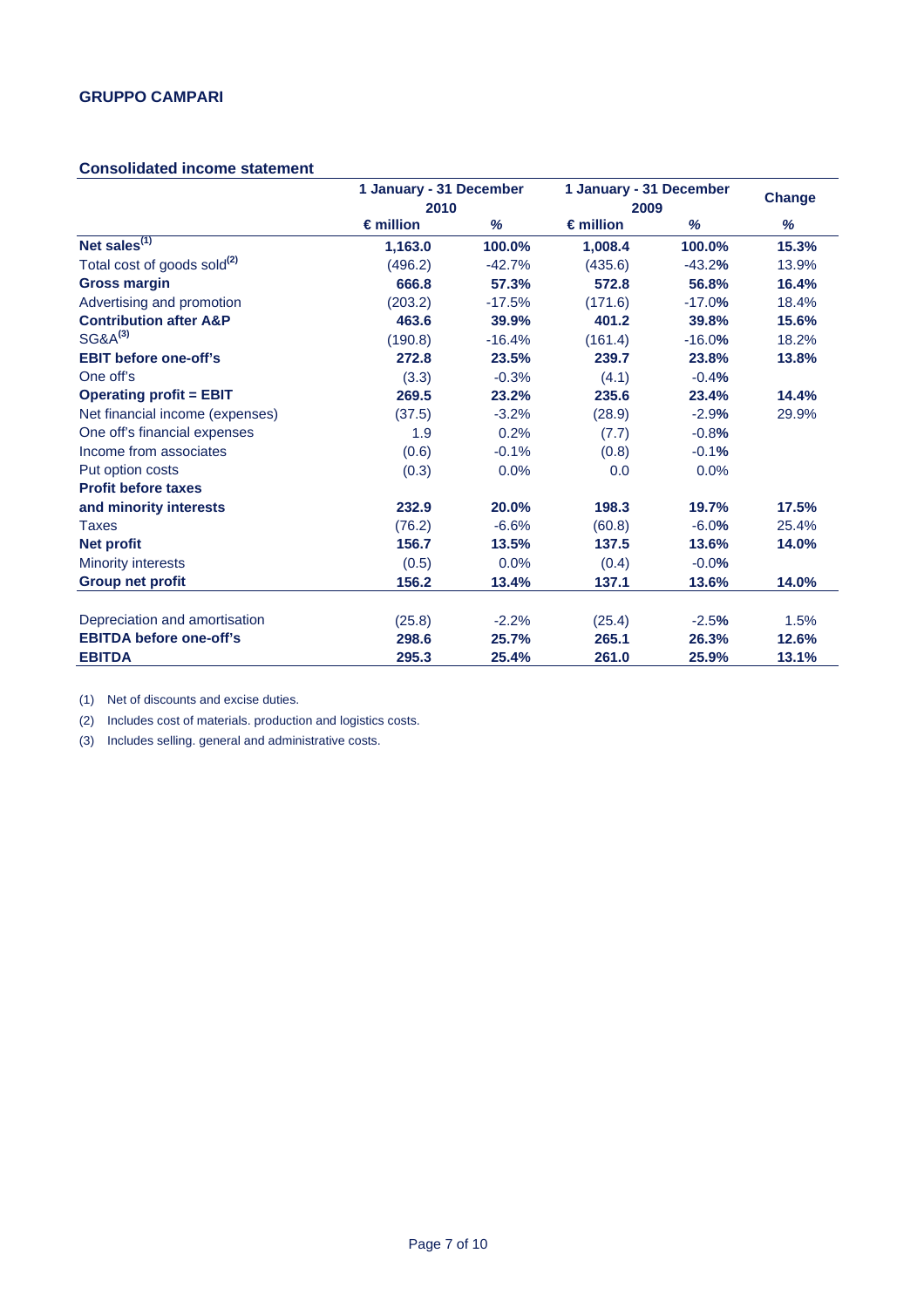## **GRUPPO CAMPARI**

### **Consolidated balance sheet**

|                                             | 31 December 2010<br>€million | 31 December 2009<br>$\epsilon$ million |
|---------------------------------------------|------------------------------|----------------------------------------|
| <b>ASSETS</b>                               |                              |                                        |
| <b>Non-current assets</b>                   |                              |                                        |
| Net tangible fixed assets                   | 325.7                        | 284.0                                  |
| <b>Biological assets</b>                    | 18.1                         | 18.5                                   |
| Property                                    | 0.6                          | 0.7                                    |
| Goodwill and trademarks                     | 1,409.1                      | 1,199.4                                |
| Intangible assets                           | 18.8                         | 5.5                                    |
| Interests in associates                     |                              | 0.7                                    |
| Pre-paid taxes                              | 8.4                          | 7.7                                    |
| Other non-current assets                    | 6.7                          | 162.3                                  |
| <b>Total non-current assets</b>             | 1,787.4                      | 1,678.6                                |
| <b>Current assets</b>                       |                              |                                        |
| Inventories                                 | 294.9                        | 271.4                                  |
| Trade receivables                           | 269.4                        | 236.2                                  |
| <b>Financial receivables</b>                | 1.6                          | 6.7                                    |
| Cash and cash equivalents                   | 259.7                        | 129.6                                  |
| Receivables for income taxes                | 5.8                          | 4.9                                    |
| Other receivables                           | 21.1                         | 19.5                                   |
| <b>Total current assets</b>                 | 852.5                        | 668.2                                  |
| Non-current assets for sale                 | 11.2                         | 11.1                                   |
| <b>Total assets</b>                         | 2,651.1                      | 2,358.0                                |
| <b>LIABILITIES AND SHAREHOLDERS' EQUITY</b> |                              |                                        |
| <b>Shareholders' equity</b>                 |                              |                                        |
| Share capital                               | 58.1                         | 29.0                                   |
| <b>Reserves</b>                             | 1,191.8                      | 1,014.4                                |
| Group's shareholders' equity                | 1,249.9                      | 1,043.5                                |
| <b>Minority interests</b>                   | 3.0                          | $2.5\,$                                |
| <b>Total shareholders' equity</b>           | 1,252.9                      | 1,046.0                                |
| <b>Non-current liabilities</b>              |                              |                                        |
| <b>Bonds</b>                                | 846.3                        | 806.4                                  |
| Other non-current financial payables        | 34.3                         | 77.7                                   |
| Staff severance funds                       | 9.8                          | 9.8                                    |
| <b>Risks funds</b>                          | 19.6                         | 10.7                                   |
| Deferred tax                                | 114.0                        | 67.4                                   |
| <b>Total non-current liabilities</b>        | 1,024.0                      | 972.1                                  |
| <b>Current liabilities</b>                  |                              |                                        |
| Short term debt banks                       | 38.4                         | 17.3                                   |
| Other financial payables                    | 22.9                         | 25.1                                   |
| Trade payables                              | 187.4                        | 179.1                                  |
| Payables for taxes                          | 28.7                         | 33.7                                   |
| Other current liabilities                   | 96.8                         | 84.8                                   |
| <b>Total current liabilities</b>            | 374.2                        | 339.9                                  |
| Total liabilities and shareholders' equity  | 2,651.1                      | 2,358.0                                |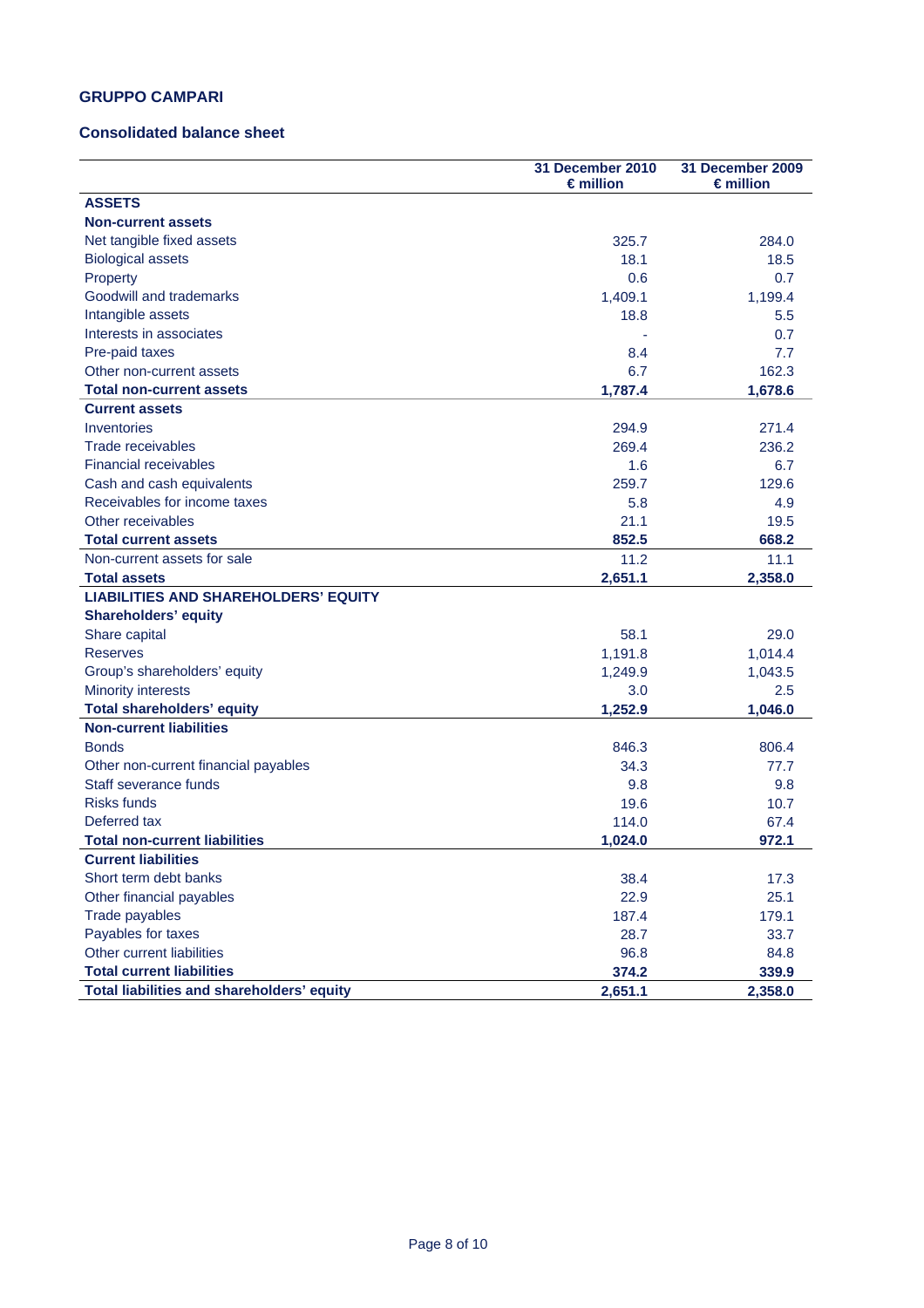## **GRUPPO CAMPARI**

## **Consolidated cash flow statement**

|                                                                                                    | 31 December 2010<br>$\epsilon$ million | 31 December 2009<br>$\epsilon$ million |
|----------------------------------------------------------------------------------------------------|----------------------------------------|----------------------------------------|
| <b>EBIT</b>                                                                                        | 269.5                                  | 235.6                                  |
| Amortisation and depreciation                                                                      | 25.8                                   | 25.4                                   |
| Other changes in non-cash items                                                                    | 9.4                                    | (1.2)                                  |
| Change in non financial assets and payables                                                        | 5.5                                    | 8.2                                    |
| Taxes on income paid                                                                               | (50.0)                                 | (43.0)                                 |
| <b>Cash flow from operating activities</b>                                                         |                                        |                                        |
| before change in operating working capital                                                         | 260.2                                  | 224.9                                  |
| Net change in operating working capital                                                            | (29.6)                                 | 46.5                                   |
| <b>Cash flow from operating activities</b>                                                         | 230.6                                  | 271.4                                  |
| Net interest paid                                                                                  | (38.9)                                 | (32.3)                                 |
| Cash flow from investing activities                                                                | (59.7)                                 | (54.8)                                 |
| <b>Free cash flow</b>                                                                              | 132.0                                  | 184.3                                  |
| Acquisitions                                                                                       | (149.6)                                | (441.1)                                |
| Other changes                                                                                      | 2.2                                    | (7.0)                                  |
| Dividends paid                                                                                     | (34.6)                                 | (31.7)                                 |
| <b>Cash flow from other activities</b>                                                             | (182.0)                                | (479.8)                                |
| Exchange rate differences and other movements<br>Net increase (decrease) in net financial position | (9.7)                                  | (18.7)                                 |
| as a result of operating activities                                                                | (59.7)                                 | (314.2)                                |
| Future exercise for put options and payment of earn outs                                           | 13.5                                   | 9.6                                    |
| Net increase (decrease) in net financial position                                                  | (46.2)                                 | (304.6)                                |
| Net financial position at start of period                                                          | (630.8)                                | (326.2)                                |
| Net financial position at end of period                                                            | (677.0)                                | (630.8)                                |